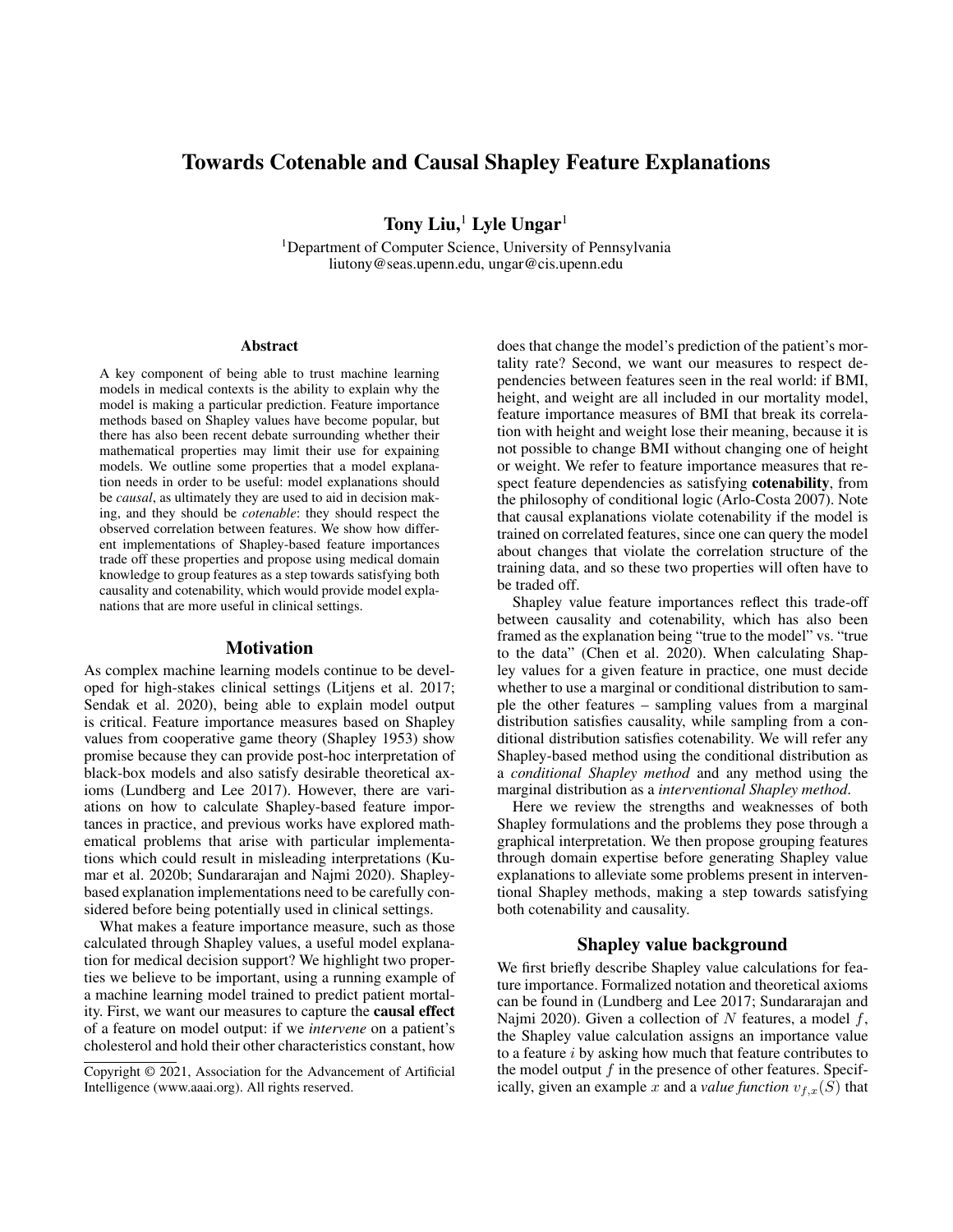maps subsets of features  $S$  to a real value, the Shapley value of a feature i is the normalized sum of its *marginal contribution* over all subsets of features S:

$$
v_{f,x}(S \cup \{i\}) - v_{f,x}(S) \tag{1}
$$

In order to compute Shapley values for feature attribution, we need to define the value function  $v_{f,x}(S)$ , and the specific choice of  $v_{f,x}(S)$  produces many variations of Shapley feature importance implementations, including both interventional and conditional Shapley methods. We define the following notation: let  $S$  be the set of features we are interested in,  $X<sub>S</sub>$  the collection of random variables associated with features in  $S$ ,  $x_S$  a particular setting of the variables in  $X_S$ , and  $B = N \setminus S$ .

# Cotenability and causality through graphs

We now give a graphical interpretation (Pearl 2009) of interventional and conditional Shapley value functions following the arguments presented in (Janzing, Minorics, and Bloebaum 2020; Zhao and Hastie 2019), which clarify how they tie to the concepts of cotenability and causality. We will consider a model  $f$  that takes two features as input  $N = \{X_1, X_2\}$ , representing the model output as  $Y =$  $f(X_1, X_2)$ . In addition, we also consider a latent variable  $Z$  that is a common parent of all the input features  $X_1, X_2$ (Figure 1). In the following examples, we are interested in the value function for  $S = \{X_1\}.$ 

Conditional Shapley methods The conditional Shapley value function is defined as:

$$
v_{f,x}(S) = E_{X_B|X_S}[f(X_N)|X_S = x_S]
$$
 (2)

where the expectation of the model output  $f$  is taken over a conditional distribution of  $X_B$  given a particular setting  $x_s$ of  $X<sub>S</sub>$  from x. Shapley-based feature importance measures that use this value function include (Frye, Feige, and Rowat 2019; Aas, Jullum, and Løland 2020).

We show the graphical representation of the conditional Shapley value function for  $S = \{X_1\}$  in Figure 1a. Note that the distribution of  $X_2$  changes given the setting of  $X_1 = x_1$ (Eq 2) because of their shared dependence Z.

Interventional Shapley methods The interventional Shapley value function is defined as:

$$
v_{f,x}(S) = E_{X_B}[f(x_S; X_B)] \tag{3}
$$

where the expectation of the model output  $f$  is taken over a marginal distribution of  $X_B$ , setting the variables in S to their corresponding values  $x_S$ . Shapley-based feature importance measures that use this value function include (Datta, Sen, and Zick 2016; Merrick and Taly 2020).

Because interventional Shapley methods compute the expected value of  $f$  over the marginal distribution of  $B$ , the resulting state of the graph in our example is the *interventional* distribution over the features (Figure 1b), as we are breaking the dependence between  $X_1$  and  $X_2$  by forcing  $X_1$  to take on the value  $x_1$ . We can use the backdoor criterion (Pearl 2009) to show that  $v_{f,x}(\{X_1\})$  under interventional Shapley is equivalent to the causal quantity  $E[Y|do(X_1 = x_1)]$ .

Satisfying causality Interventional Shapley methods captures the causal effect of setting  $X_1 = x_1$  on the model output  $Y$ , which is an important property for a feature explanation: we want to know how forcing a feature to be a certain value affects the model output, not simply observe the model output when the feature happens to be that value. This is not the case for conditional Shapley methods, as they may assign importance to irrelevant features (ones that do not affect the model output) if the irrelevant features are correlated with other features used by the model (Sundararajan and Najmi 2020; Janzing, Minorics, and Bloebaum 2020).

For example, suppose the mortality model we want to explain is given both diastolic  $(X_1)$  and systolic  $(X_2)$  blood pressure as features, but the model only uses systolic blood pressure to make predictions  $Y$ . In our graphical representation, this would mean that there is no edge from  $X_1$  to Y. Conditional Shapley methods will still attribute non-zero feature importance to diastolic blood pressure because the blood pressure measurements are correlated, which would be misleading. In medical contexts, maintaining a causal interpretation of features is critical, as machine learning models are ultimately used for decision making: what happens to patients' mortality rate if we *change* their blood pressure?

Satisfying cotenability In the graphical framework we have presented, a cotenable explanation respects the dependencies of the model inputs (the  $X$ 's) on their parents  $(Z)$ by preserving all outgoing edges from Z. We can think of Z as a property of the real world that governs the relationship between  $X_1$  and  $X_2$ , such as some characteristic of an individual's cardiovascular health (e.g. family history) that influences both systolic and diastolic blood pressure. Because intervening on a feature breaks any shared dependencies, interventional Shapley methods do not satisfy cotenability, while conditional Shapley methods do.

Failing to satisfy cotenability presents two issues in practice. First, because machine learning models learn the correlation structure among features from their training data, breaking any dependencies results in asking the machine learning model to make predictions on samples outside of the data distribution it was trained on. which may result in the model behaving erratically (Kumar et al. 2020b; Hooker and Mentch 2019).

Second, feature importances that are not cotenable may be limited in their interpretability. Returning to the situation where diastolic and systolic blood pressure are our features  $X_1$  and  $X_2$ , suppose we use an interventional Shapley method to compute feature importances. Interventions made to blood pressure in the real world such as the prescription of diuretics often do not specifically target systolic or diastolic blood pressure in isolation, so knowing how a patients' mortality changes when changing their diastolic blood pressure while holding their systolic blood pressure constant (or vice versa) is less useful for medical decision makers.

### Grouping features for explanation

We see that the choice of using conditional or interventional Shapley methods trade off the properties of cotenability and causality, yet both properties are critical components of a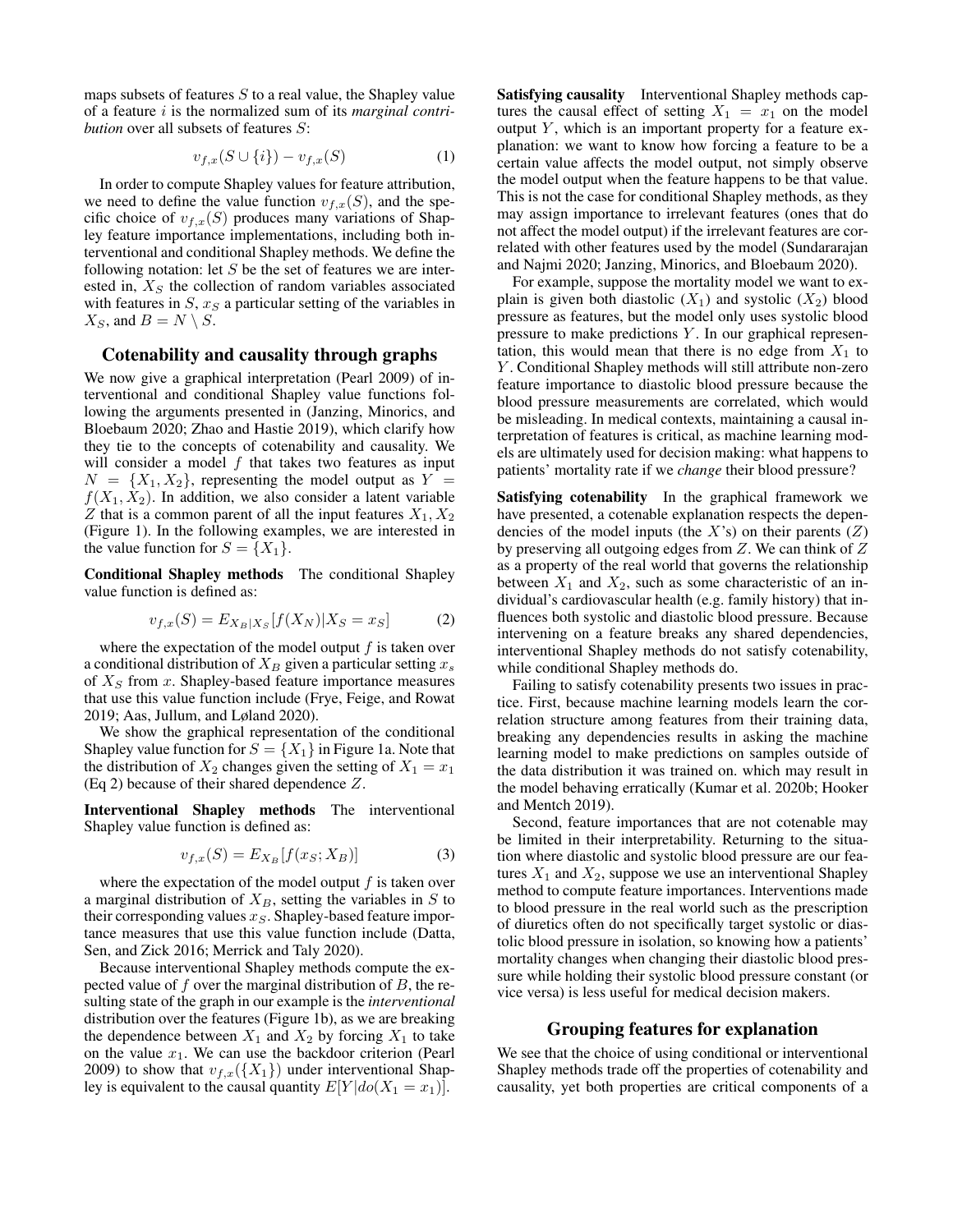

Figure 1: Graphical representation of model input/output, causality, and cotenability. The dotted nodes represent latent variables that are not observable. Solid border nodes represent variables that we do observe, and shaded in nodes represent particular settings of variables.

safe and effective feature importance explanation in medical contexts. Ideally, if we could intervene on the upstream variable Z,  $E[Y|do(Z = z)]$  (Figure 1c), we would satisfy both cotenability and causality. Knowledge of the relationship between the parent variable  $Z$  and the model inputs  $X$  must be provided in order to perform this cotenable intervention, indicated by the solid, shaded in node for the setting  $Z = z$ .

An assumption of feature independence is often made when interpreting Shapley values (Janzing, Minorics, and Bloebaum 2020; Lundberg and Lee 2017), which alleviates the cotenability issue of interventional Shapley methods by treating each model input  $X_i$  as having its own upstream "cause"  $Z_i$  (Figure 1d). However, the assumption of feature independence is often unreasonable in practice. We thus argue that an important step in utilizing Shapley values is to *group* features such that the groupings are independent of one another. In the ideal case where groups are completely independent, this will effectively produce the graph depicted in Figure 1d, satisfying both cotenability and causality. These groupings should be informed by domain expertise, which can reflect causal knowledge of data as well as dependencies among features the practitioner may wish to impose. For example, instead of considering systolic and diastolic blood pressure separately we may group them together before calculating Shapley value feature importances. By grouping features, we may mitigate instability in model output due to violations of cotenability.

Grouping features may be useful beyond respecting cotenability, as they can increase the interpretability of the feature explanations provided. In practice, it is often difficult to precisely intervene on one feature input into the model and grouping variables together that are more easily intervened on in aggregate (such as our general "blood pressure" grouping) enables more actionable explanations.

# Case study: NHANES I survival prediction

We now perform a simple case study using the NHANES I data (CDC 1974) to predict survival that illustrates the interpretability benefits of grouping features.

Qualitative feature groupings To understand the relationship between features present in the NHANES I dataset, we first compute Pearson correlations between all of the predictors, and then perform a hierarchical clustering on the

resulting correlations. We use domain knowledge provided by a medical student to create qualitative groupings of the features (Figure 2). Though features related to blood pressure ("blood pressure") are nested within the "cardiovascular risk" block, we break them out as a separate group as an illustration of feature cotenability: pulse pressure is the difference between systolic and diastolic blood pressure.



Figure 2: Hierarchical clustering of NHANES I features with qualitative groupings. Cells in the clustermap are colored based on their Pearson correlation.

Model and feature setup Our feature groupings for model input are "cardiovascular risk" without blood pressure features, "blood pressure," "iron," "SES" (socioeconomic status), and "nutrition," corresponding to the groups in Figure 2, which are combined as a standardized sum of features within each group. We train random forest models and use an interventional Shapley method (Lundberg et al. 2020) to calculate feature importances.

Grouping improves importance interpretability Shapley feature importances computed on individual features pose an additional problem in practice – importance values may be spread across correlated features, as shown by the Shapley importances for the individual systolic BP, diastolic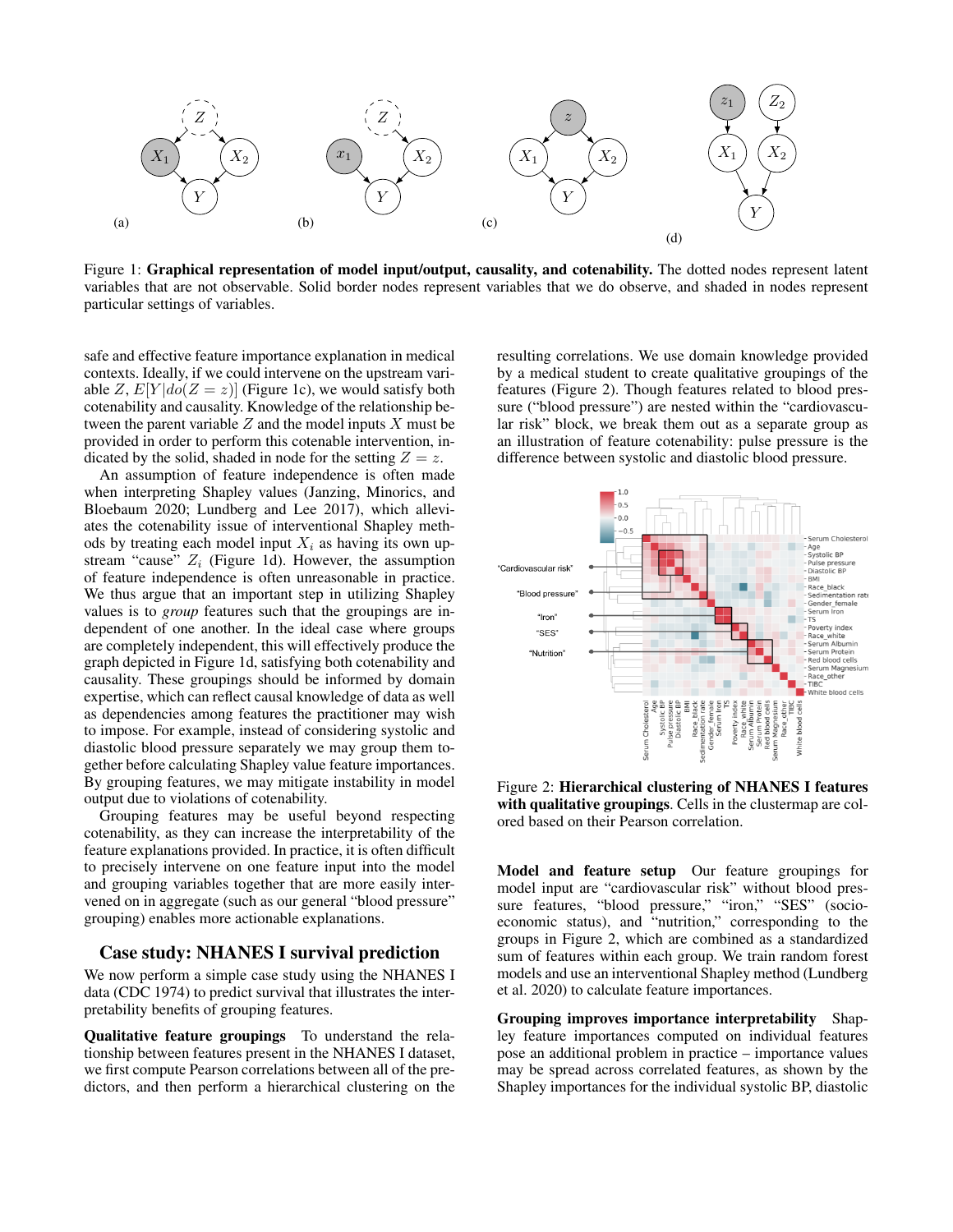

Figure 3: Interventional Shapley feature importances when including (a) all blood pressure features individually, (b) only pulse pressure, and (c) blood pressure as a grouped feature. Note that blood pressure appears less important in (a). Error bars are generated over ten sub-samples of held-out testing data.

BP, and pulse pressure features (Figure 3a). By considering these features individually, their relative importance is diluted, all ranking below poverty index. Removing correlated features alters the relative importance rankings of features in the model: by including pulse pressure as the only blood pressure feature in the training data, we see it becoming the third most important feature in predicting survival (Figure 3b), despite it being ranked much lower when the other blood pressure features were included. Grouping all the blood pressure measurements into a single feature for model input similarly results in the relative importance of "blood pressure" being higher than all the features other than age and gender (Figure 3c). Grouping correlated features can aid in determining relative importance of model inputs based on their Shapley value.

Additionally, the grouped features can help produce more actionable feature importance interpretability. As previously discussed, the blood pressure measures should be considered together not only because of their observed correlation structure but also because they map onto actions that

can be taken by healthcare providers: interventions on patient often target blood pressure generally, not their specific systolic, diastolic, or pulse pressure values. The groupings overall can transport more information to a wider audience. For example, "cardiovascular risk," which consists of BMI, serum cholesterol, and race, can reduce cognitive load and be a more meaningful label for physicians to use when examining a mortality model. Combining features into groups that respect cotenability increases overall interpretability of model explanations.

## **Discussion**

Here we have reviewed conditional and interventional Shapley methods and show how they trade off desirable properties of model explanation through a graphical lens. Conditional Shapley methods do not provide a causal interpretation of the feature importances, while interventional Shapley methods violate cotenability among the features. We proposed grouping features under interventional Shapley as step towards satisfying both properties. As the features should be grouped through domain knowledge in order to produce cotenable and actionable interventions, this necessitates integrating end user medical professionals into the machine learning model building process.

Other limitations of Shapley-based feature importance Though we highlight cotenability and causality as necessary components for a useful Shapley-based explanation, there are other issues with their implementation that we have not covered. In practice, we usually cannot evaluate the expectations presented in Equations 2 and 3, and so they are often approximated by some empirical distribution of the training data. The choice of how to sample from these empirical distributions raise additional questions about interpretability and stability of Shapley-based importances (Sundararajan and Najmi 2020). Furthermore, (Kumar et al. 2020b) find limitations in Shapley-value explanations for nonlinear models, due to additivity constraints of Shapley value calculations. These issues must also be resolved in order to apply Shapley-based feature importances safely in practice.

Quantifying Shapley explanation quality In addition to examining the qualitative benefits of increased interpretation through grouping features, we also would like to quantify the quality of a Shapley explanation. Shapley residuals (Kumar et al. 2020a) are a promising metric that can measure the extent of interventional effects of changing a feature on model output. Future work will explore using Shapley residuals to measure the quality of grouped Shapley features – feature groupings that better respect cotenability are "more independent" from one another, which could be captured by a lower Shapley residual.

Conclusion Though cotenability and causality are both important properties of a useful model explanation, we see that the choice of Shapley method necessitates a trade-off between them. We believe that work on grouped Shapley values can bridge the gap and move towards satisfying both properties, enabling more actionable Shapley-based feature explanations in medical settings.